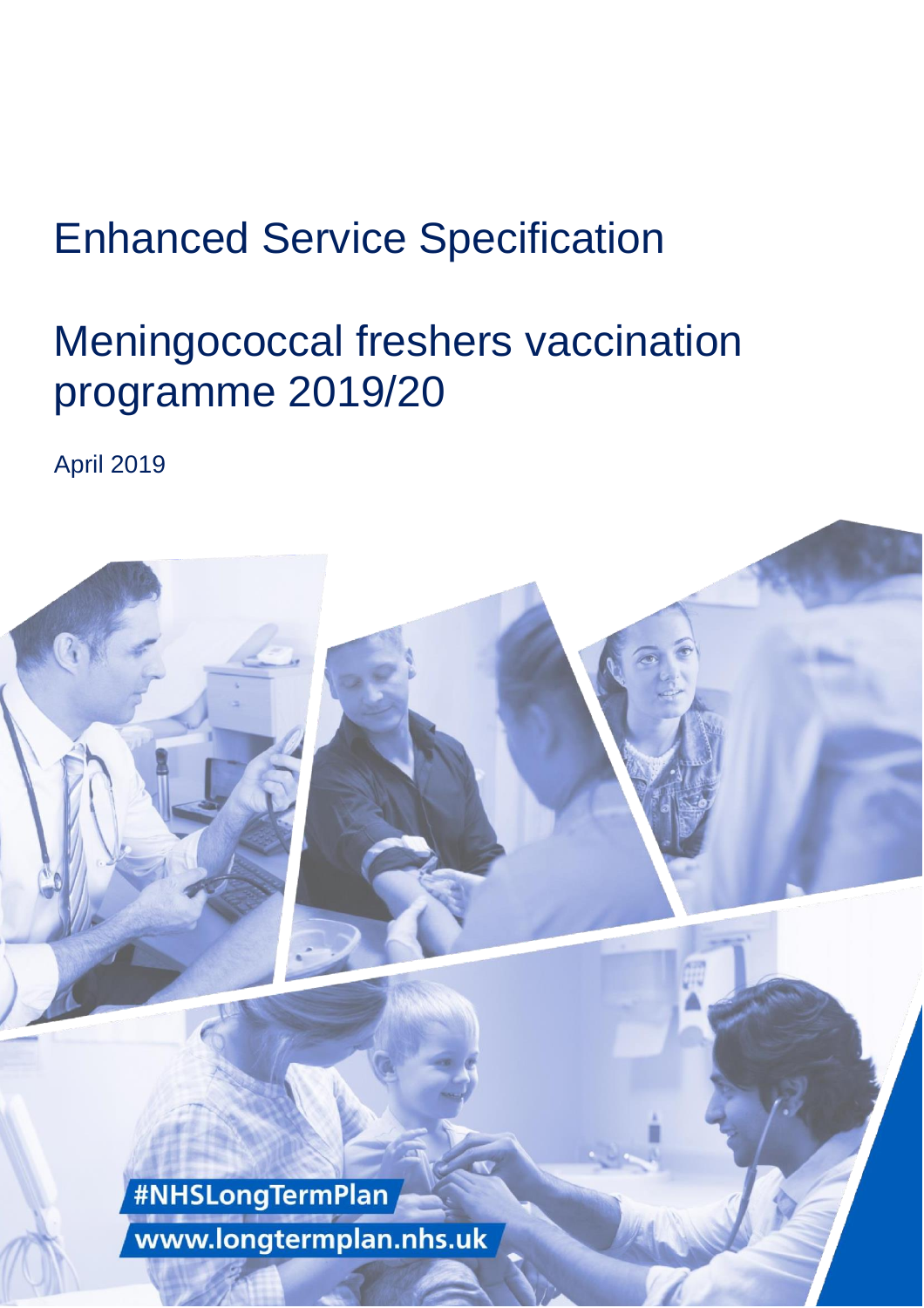#### **NHS England INFORMATION READER BOX**

#### **Directorate**

Finance

| Medical | Operations and Information | Specialised Commissioning        |
|---------|----------------------------|----------------------------------|
| Nursing | Trans. & Corp. Ops.        | <b>Strategy &amp; Innovation</b> |

| <b>Publishing Approval Reference:</b>        | 000417                                                                                                                                                                                                                                                                                                                                                                                                                                                                                                                            |
|----------------------------------------------|-----------------------------------------------------------------------------------------------------------------------------------------------------------------------------------------------------------------------------------------------------------------------------------------------------------------------------------------------------------------------------------------------------------------------------------------------------------------------------------------------------------------------------------|
| <b>Document Purpose</b>                      | Resources                                                                                                                                                                                                                                                                                                                                                                                                                                                                                                                         |
| <b>Document Name</b>                         | Enhanced Service Specification Meningococcal Freshers Vaccination<br>Programme 2019/20                                                                                                                                                                                                                                                                                                                                                                                                                                            |
| Author                                       | <b>NHS England</b>                                                                                                                                                                                                                                                                                                                                                                                                                                                                                                                |
| <b>Publication Date</b>                      | 29 March 2019                                                                                                                                                                                                                                                                                                                                                                                                                                                                                                                     |
| <b>Target Audience</b>                       | NHS England Regional Directors, NHS England Directors of<br>Commissioning Operations, GPs                                                                                                                                                                                                                                                                                                                                                                                                                                         |
| <b>Additional Circulation</b><br>List        | CCG Clinical Leaders, CCG Accountable Officers, Communications<br>Leads                                                                                                                                                                                                                                                                                                                                                                                                                                                           |
| <b>Description</b>                           | All GMS practices are expected to provide essential and those additional<br>services they are contracted to provide to all their patients. This<br>Enhanced Service (ES) specification outlines more specialised services<br>to be provided. The specification of this service is designed to cover the<br>enhances aspects of clinical care. No part of the specification by<br>commission, ommission or implication defines or redefines essential or<br>additional services. This Enhanced Service is directed at GP practices |
| <b>Cross Reference</b>                       | <b>NA</b>                                                                                                                                                                                                                                                                                                                                                                                                                                                                                                                         |
| <b>Superseded Docs</b><br>(if applicable)    | <b>NA</b>                                                                                                                                                                                                                                                                                                                                                                                                                                                                                                                         |
| <b>Action Required</b>                       | <b>NA</b>                                                                                                                                                                                                                                                                                                                                                                                                                                                                                                                         |
| <b>Timing / Deadlines</b><br>(if applicable) | <b>NA</b>                                                                                                                                                                                                                                                                                                                                                                                                                                                                                                                         |
| <b>Contact Details for</b>                   | <b>NHS England</b>                                                                                                                                                                                                                                                                                                                                                                                                                                                                                                                |
| further information                          | <b>GP Contracts Team</b>                                                                                                                                                                                                                                                                                                                                                                                                                                                                                                          |
|                                              | <b>Quarry House</b>                                                                                                                                                                                                                                                                                                                                                                                                                                                                                                               |
|                                              | Quarry Hill                                                                                                                                                                                                                                                                                                                                                                                                                                                                                                                       |
|                                              | Leeds<br>LS2 7UE                                                                                                                                                                                                                                                                                                                                                                                                                                                                                                                  |
| $\sim$ $\sim$ $\sim$ $\sim$ $\sim$ $\sim$    | england.gpcontracts@nhs.net                                                                                                                                                                                                                                                                                                                                                                                                                                                                                                       |

#### **Document Status**

This is a controlled document. Whilst this document may be printed, the electronic version posted on the website is the controlled copy. Any printed copies of this document are not controlled. As a controlled document, this document should not be saved onto local or network drives but should always be accessed from the website.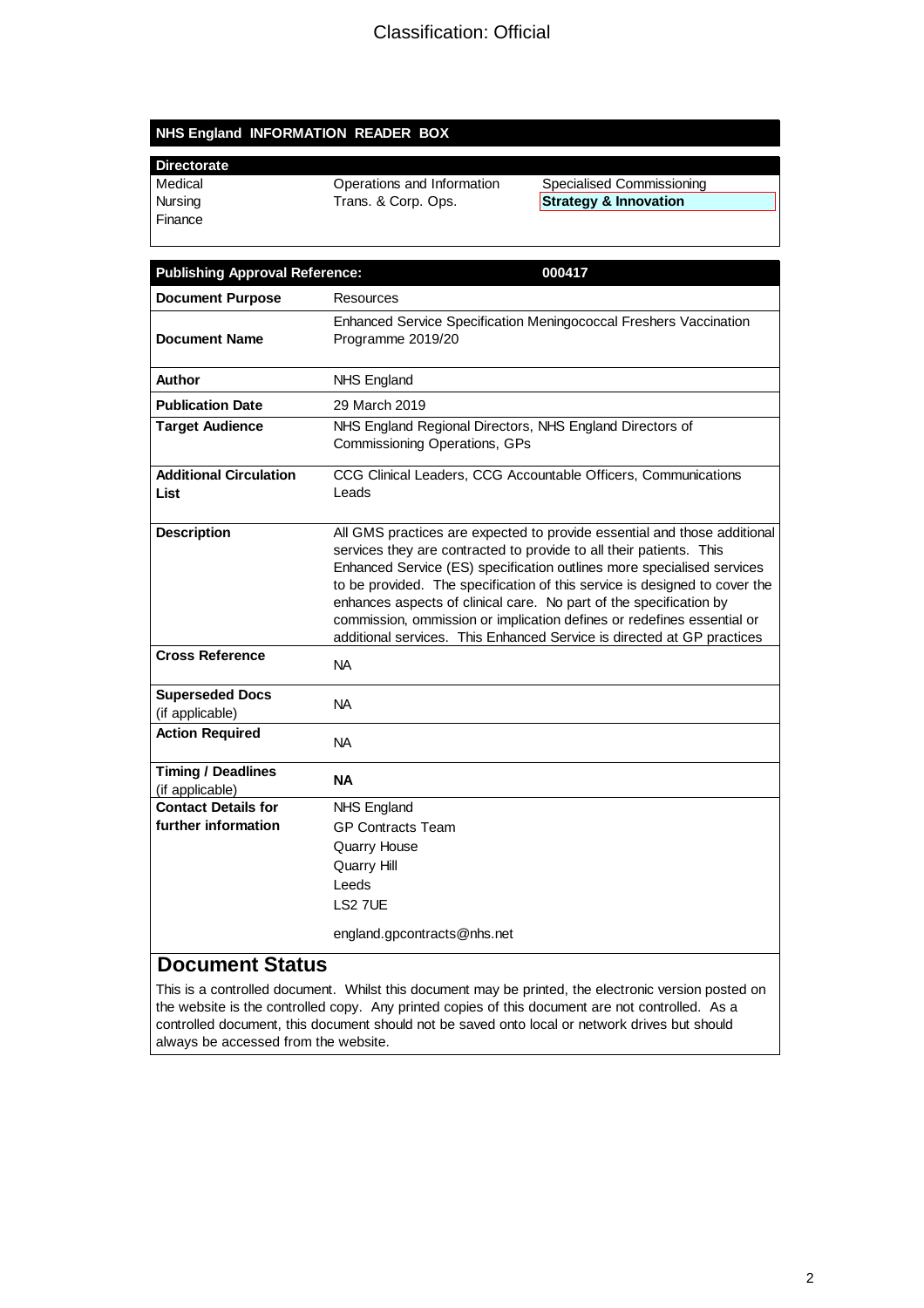### **Enhanced Service Specification**

#### **Meningococcal freshers vaccination programme**

Version number: 1

First published: 29/03/2019

Prepared by: NHS England

Classification: Official

Gateway publication reference: 000417

#### **Equalities and Health Inequalities Statement:**

"Promoting equality and addressing health inequalities are at the heart of NHS England's values. Throughout the development of the policies and processes cited in this document, we have

- Given due regard to the need to eliminate discrimination, harassment and victimisation, to advance equality of opportunity, and to foster good relations between people who share a relevant protected characteristic (as cited under the Equality Act 2010) and those who do not share it;
- Given regard to the need to reduce inequalities between patients in access to, and outcomes from, healthcare services and in securing that services are provided in an integrated way where this might reduce health inequalities."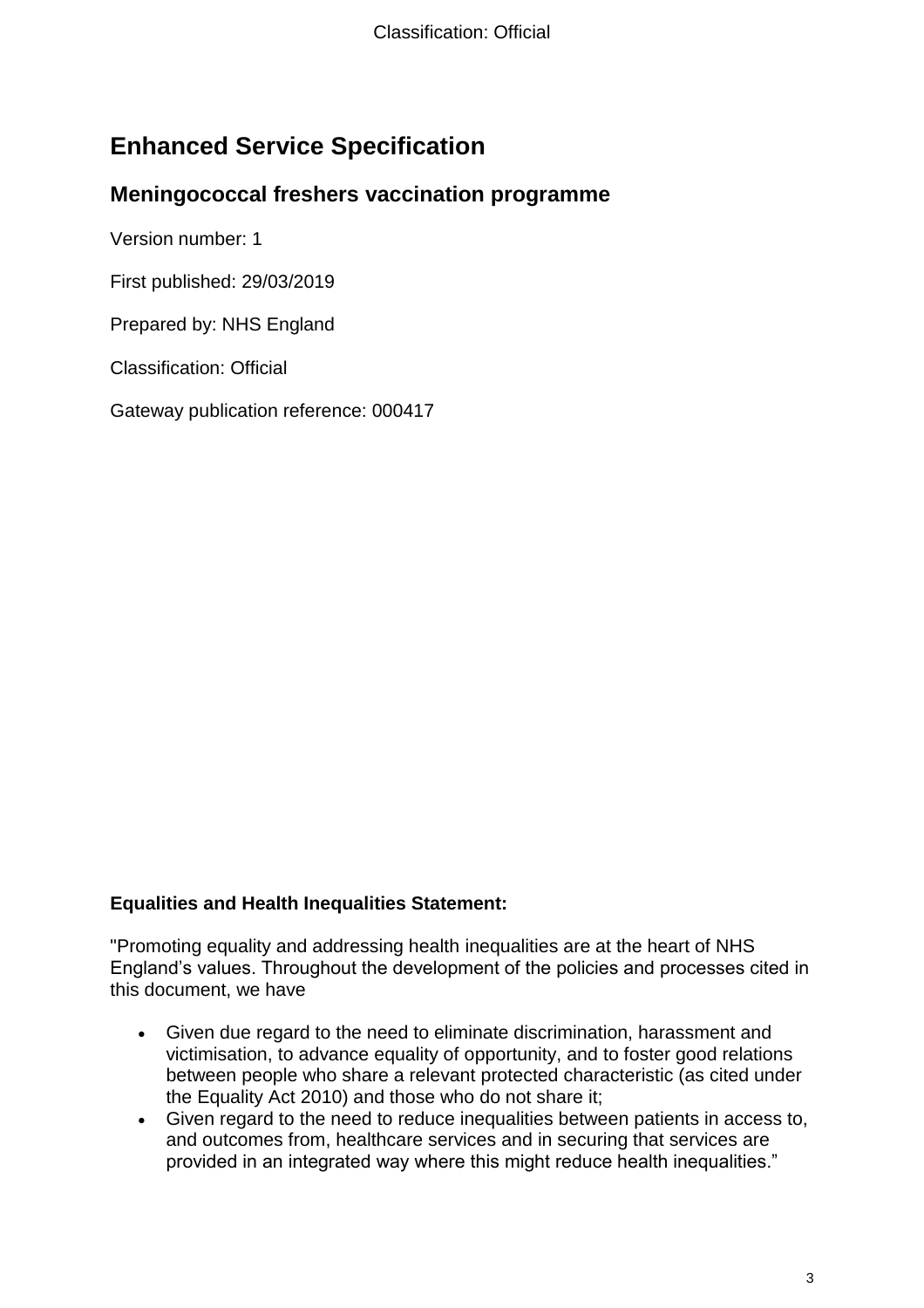## **Contents**

[Annex: Administrative provisions relating to payments…](#page-11-0)………….……... 12

**Please be aware that all aspects of this service specification outline the requirements for this programme. As such, commissioners and practices should ensure they have read and understood all sections of this document as part of the implementation of this programme.** 

**Practices are advised that to ensure they receive payment, particular attention should be paid to the payment and validation terms. Practices will need to ensure they understand and use the designated clinical codes as required to ensure payment.** 

<span id="page-3-0"></span>**Other formats of this document are available on request. Please send your request to: [england.gpcontracts@nhs.net](mailto:england.gpcontracts@nhs.net)**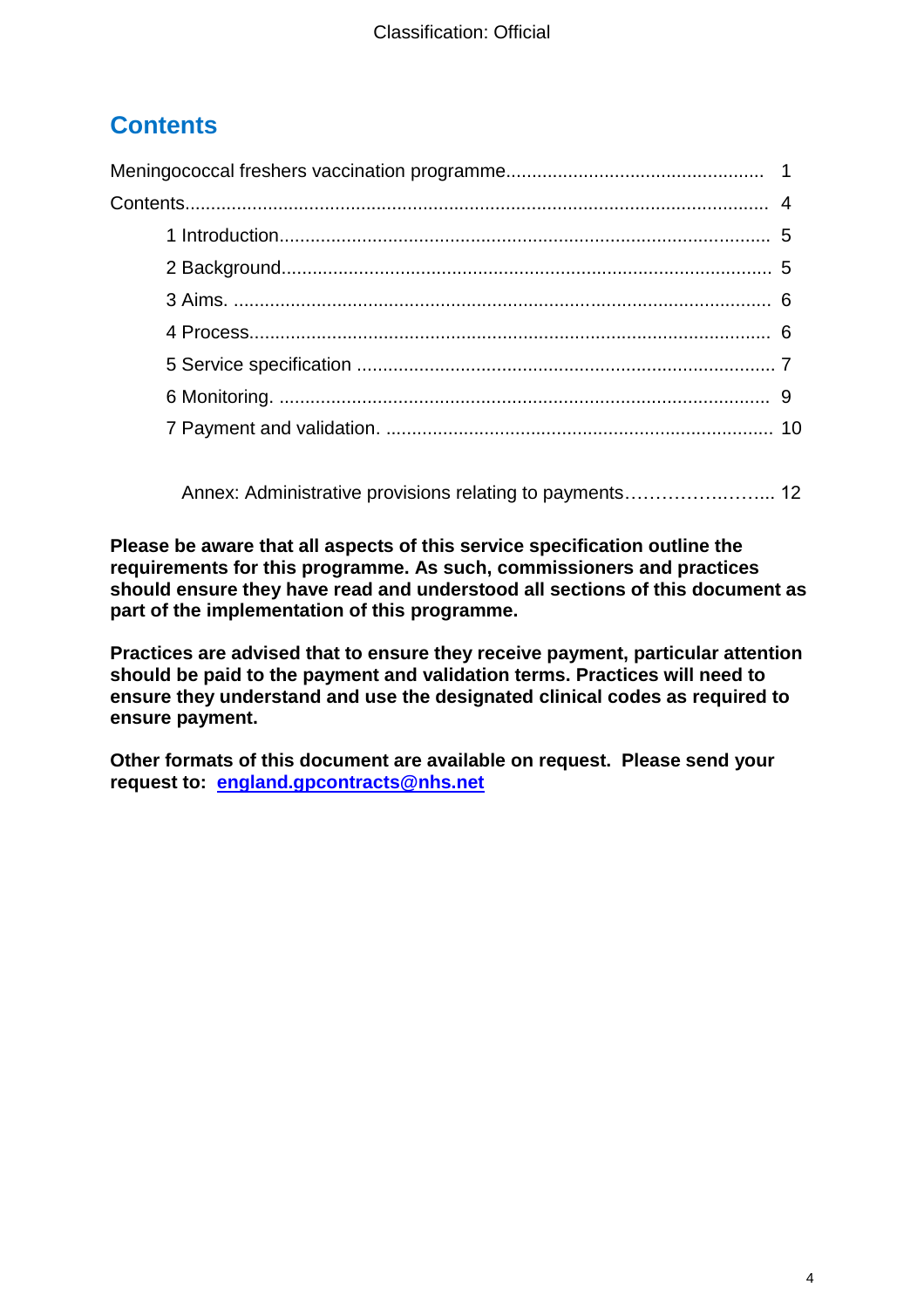### **1 Introduction**

- 1.1 All GP practices must provide essential and those additional services they are contracted to provide to all their patients. This enhanced service (ES) specification outlines more specialised services to be provided. The specification of this service is designed to cover the enhanced aspects of clinical care, all of which are beyond the scope of essential services. No part of the specification by commission, omission or implication defines or redefines essential or additional services.
- 1.2 This  $ES<sup>1</sup>$  is directed at GP practices<sup>2</sup> delivering vaccination and immunisation services in England.
- 1.3 This ES is agreed between NHS England and the British Medical Association (BMA) General Practitioners Committee (GPC).

#### <span id="page-4-0"></span>**2 Background**

l

- 2.1 A temporary meningococcal freshers vaccination programme was introduced in April 2014 following the advice of the Joint Committee on Vaccination and Immunisation (JCVI), to protect students attending university for the first time, who are at increased risk of contracting meningococcal disease because the disease can spread quickly where people live close to each other, e.g. in university halls of residence or shared accommodation.
- 2.2 In February 2015, Public Health England (PHE) presented data to JCVI on the increase in MenW disease in England and Wales since 2009, with the most recent cases increasing in an accelerated manner. JCVI agreed this constituted an outbreak situation and that population level control of MenW was required with urgency, to reduce the risk of further rapid increases in disease across the population. JCVI advised that a programme with a new quadrivalent vaccine to vaccinate all adolescents aged 14-18 years of age against the emerging 'MenW' strain of the disease. The quadrivalent vaccine also provides protection against meningococcal groups A, C and Y.

 $<sup>1</sup>$  Section 7a functions are described as 'reserved functions' which are not covered by the 'enhanced</sup> services delegated to CCG' category in the delegation agreement. NHS England remains responsible and accountable for the discharge of all the Section 7a functions. As this vaccination is defined as a Section 7a function, this agreement cannot be changed or varied locally.

<sup>&</sup>lt;sup>2</sup> Reference to 'GP practice' in this specification refers to a provider of essential primary medical services to a registered list of patients under a GMS, PMS or APMS contract.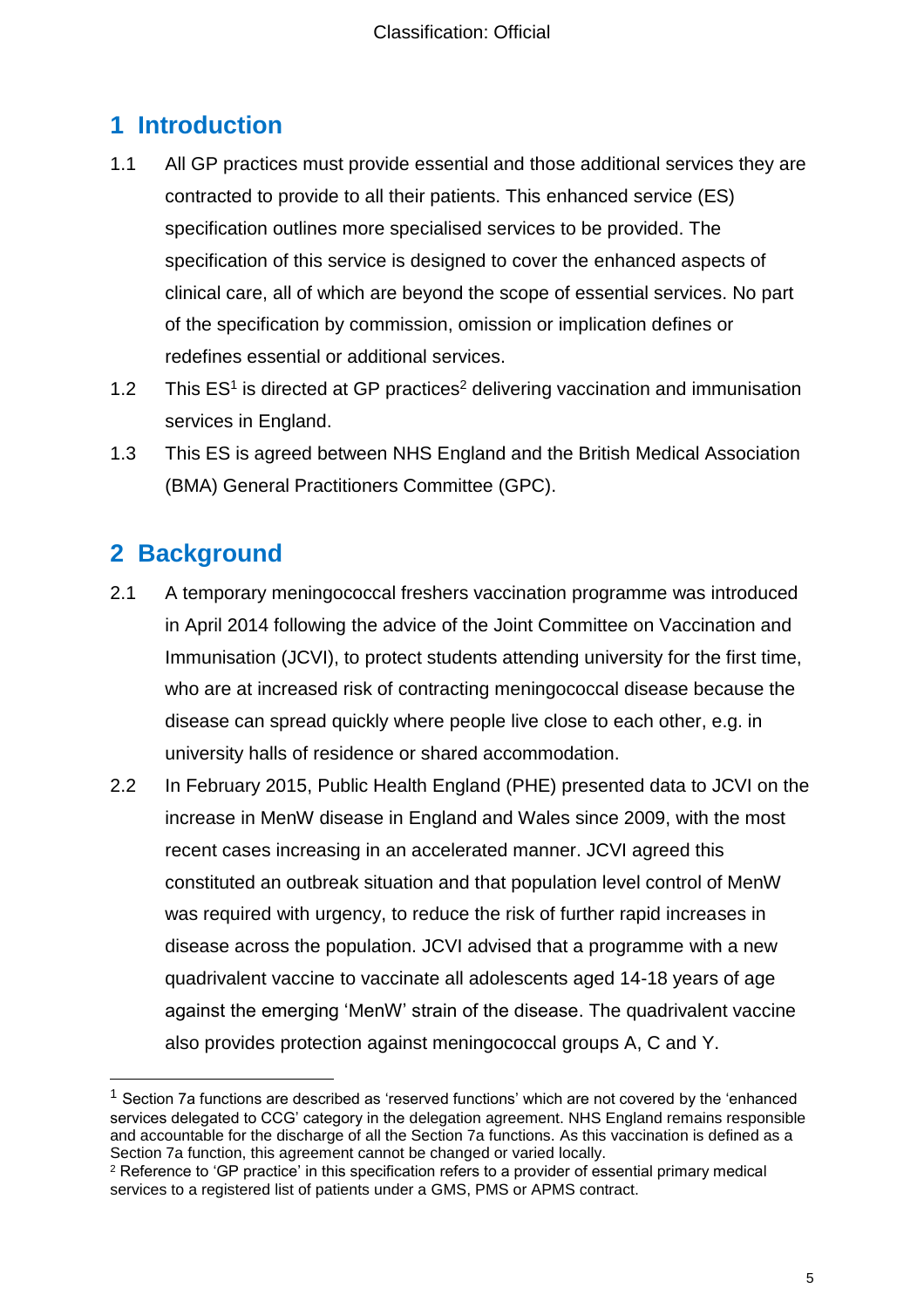Vaccination of this cohort is expected to provide herd protection for the wider population.

- 2.3 The freshers programme applies to patients aged 19-24 years (19 years on 31 August 2019 up to 24 years by 31 March 2020). Patients are not eligible for vaccination under this programme when they have attained the age of 25 years (i.e. they remain eligible up to the day before their  $25<sup>th</sup>$  birthday).
- 2.4 The vaccines will be centrally supplied through ImmForm for use for all patients eligible for vaccination under this ES. Further details on the background, dosage, timings and administration of the vaccination can be found in the Green Book<sup>3</sup>.

## <span id="page-5-0"></span>**3 Aims**

3.1 The aim of this ES is to support commissioners in commissioning meningococcal freshers vaccination service from GP practices in order to prevent cases of the disease and deaths in freshers attending university for the first time.

### <span id="page-5-1"></span>**4 Process**

- 4.1 This ES begins on 1 April 2019 and runs to 31 March 2020.
- 4.2 Commissioners will invite GP practices to participate in this ES before 30 April 2019. Practices who participate in this ES must respond to the commissioner's offer no later than 30 June 2019. The agreement should be recorded in writing with their commissioner.
- 4.3 Payment and activity recording will be managed by the Calculating Quality Reporting Service (CQRS)<sup>4</sup> and participating practices must sign-up to CQRS at the same time they accept the offer to participate in the ES, no later than 30 June 2019 5 .

l <sup>3</sup> Green Book. Chapter 22. [https://www.gov.uk/government/collections/immunisation-against](https://www.gov.uk/government/collections/immunisation-against-infectious-disease-the-green-book)[infectious-disease-the-green-book](https://www.gov.uk/government/collections/immunisation-against-infectious-disease-the-green-book)

<sup>&</sup>lt;sup>4</sup> Guidance relating to CQRS and GPES will be provided by NHS Digital when services are updated.

<sup>5</sup> Practices will be required to sign-up to CQRS in order for payment to be calculated and processed.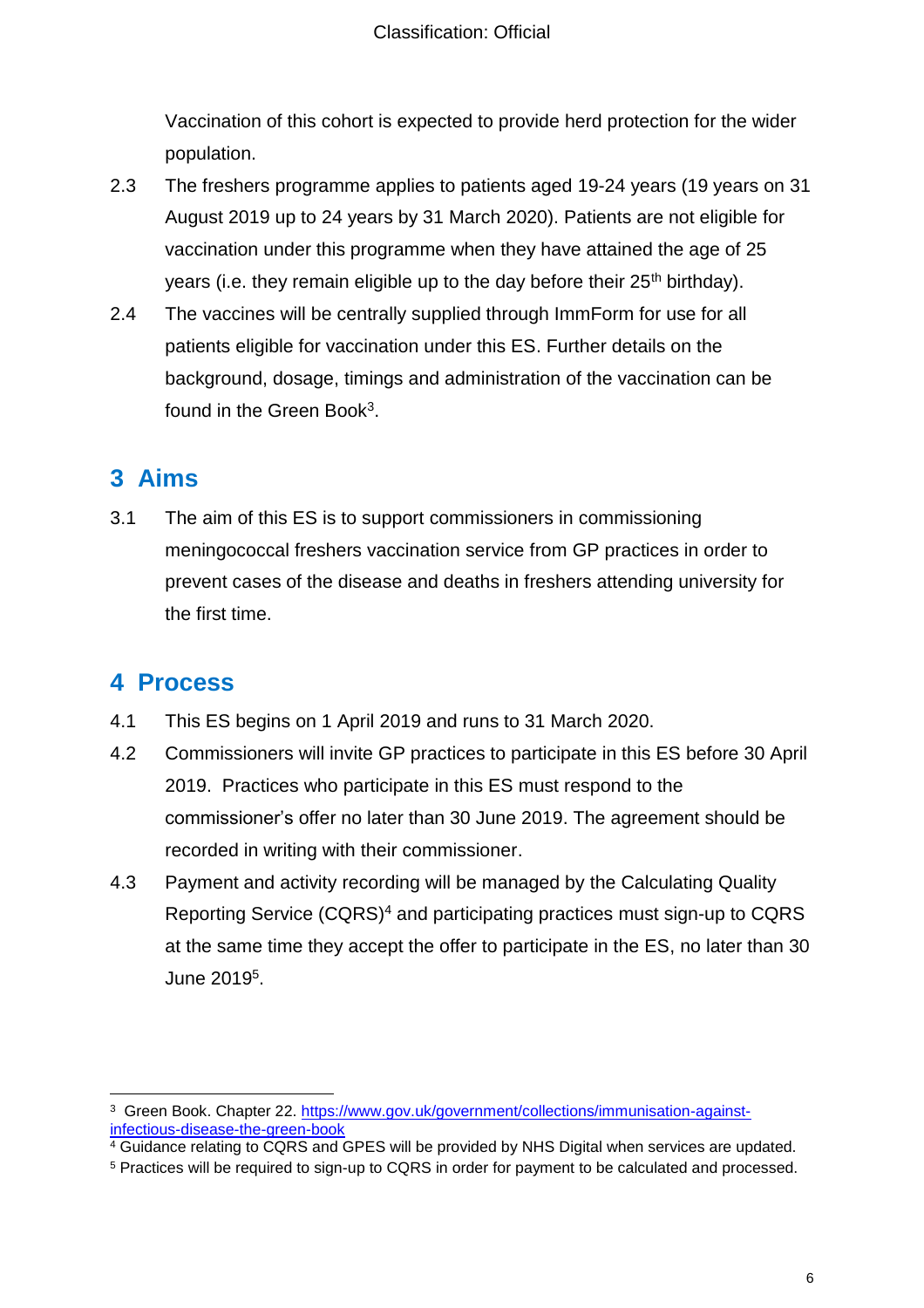## <span id="page-6-0"></span>**5 Service specification<sup>6</sup>**

- 5.1 The requirements for GP practices participating in the ES are outlined within this section.
- 5.2 **Provide MenACWY vaccination** to eligible students on an opportunistic basis or who self-present at the GP practice; unless immunisation is contraindicated.
	- a. Eligible patients are those who:
		- i. are attending university/further education<sup>7</sup> for the first time at the time of vaccination,
		- ii. are aged 19 years on 31 August 2019
		- iii. Patients eligible from August 2015 remain eligible up to the day before their 25**th** birthday),
		- iv. are vaccinated at any time during the period 1 April 2019 to 31 March 2020; The patient must be under the age of 25 years at the time of vaccination.
	- b. Immunisation is contra-indicated where the patient has previously had a confirmed anaphylactic reaction to a previous dose of the vaccine, or to any component of the vaccine.
	- c. There is no requirement for practices to operate active call and recall, but instead offer vaccination to eligible patients when they selfpresent or opportunistically as they access GP services.

## 5.3 **Take all reasonable steps to ensure that the medical records of patients receiving a MenACWY vaccine are kept up-to-date** with regard to the

immunisation status and in particular, include:

- a. any refusal of an offer of immunisation
- b. where an offer of immunisation was accepted and:
	- i. details of the consent to the immunisation (including persons that have consented on the patient's behalf and that person's relationship to the patient must also be recorded),
	- ii. the batch number, expiry date and title of the vaccine,

l <sup>6</sup> Commissioners and practices should ensure they have read an understood all sections of this document as part of the implementation of this programme and to ensure accurate payment. <sup>7</sup> UCAS manages applications for 37,000 courses at 370 providers including universities, colleges or conservatoires. A leaflet notifying students applying for relevant courses will be sent to students by UCAS during the application cycle.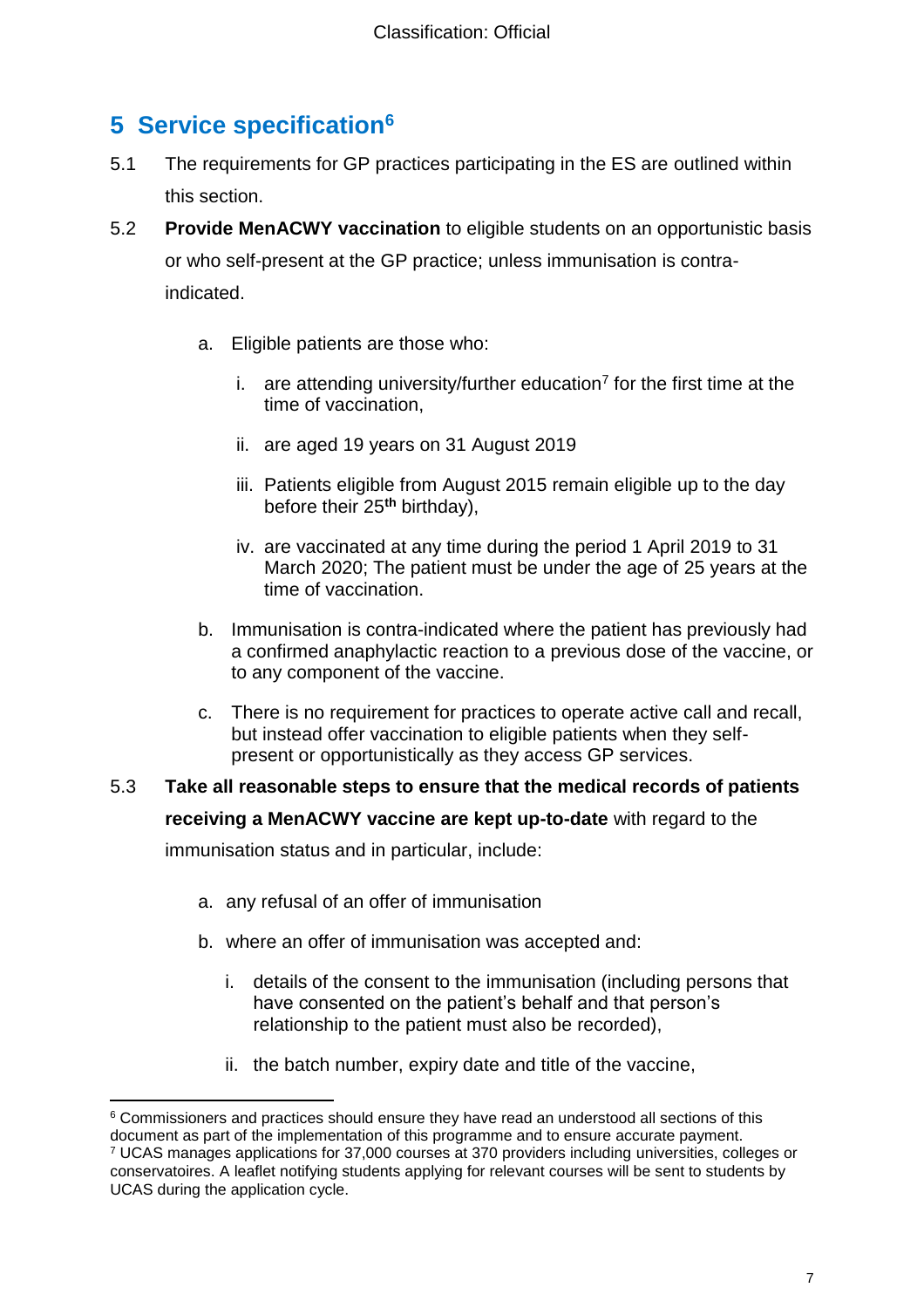- iii. the date of administration,
- iv. where two vaccines are administered in close succession the route of administration and the injection site of each vaccine,
- v. any contra-indication to the vaccination or immunisation,
- vi. any adverse reactions to the vaccination or immunisation $8$ .

#### 5.4 **Ensure that all healthcare professionals who are involved in administering the vaccine have:**

- a. referred to the clinical guidance available; and
- b. the necessary experience, skills and training, including training with regard to the recognition and initial treatment of anaphylaxis.
- 5.5 **Ensure that all vaccine ordering is conducted in line with national guidance,** including adherence to any limits on stocks to be held at any one time. Vaccines will be supplied centrally, ordered from ImmForm as per other centrally supplied vaccines.

#### 5.6 **Ensure that all vaccines are stored in accordance with the**

**manufacturer's instructions** and that all refrigerators in which vaccines are stored have a maximum/minimum thermometer and that the readings are taken and recorded from that thermometer on all working days and that appropriate action is taken when readings are outside the recommended temperature.

- 5.7 **Services will be accessible, appropriate and sensitive to the needs of all service users.** No eligible patient shall be excluded or experience particular difficulty in accessing and effectively using this ES due to a protected characteristic, as outlined in the Equality Act (2010) – this includes Age, Disability, Gender Reassignment, Marriage and Civil Partnership, Pregnancy and Maternity, Race, Religion or Belief, Sex or Sexual Orientation.
- 5.8 **Providers will monitor and report activity information via ImmForm on a monthly basis.** The activity information shall include a monthly count of all eligible patients who received a vaccination in the relevant month. This information will be used by NHS England and PHE for monitoring uptake achievement and national reporting.

 <sup>8</sup> This should be reported via the yellow card scheme.<https://yellowcard.mhra.gov.uk/>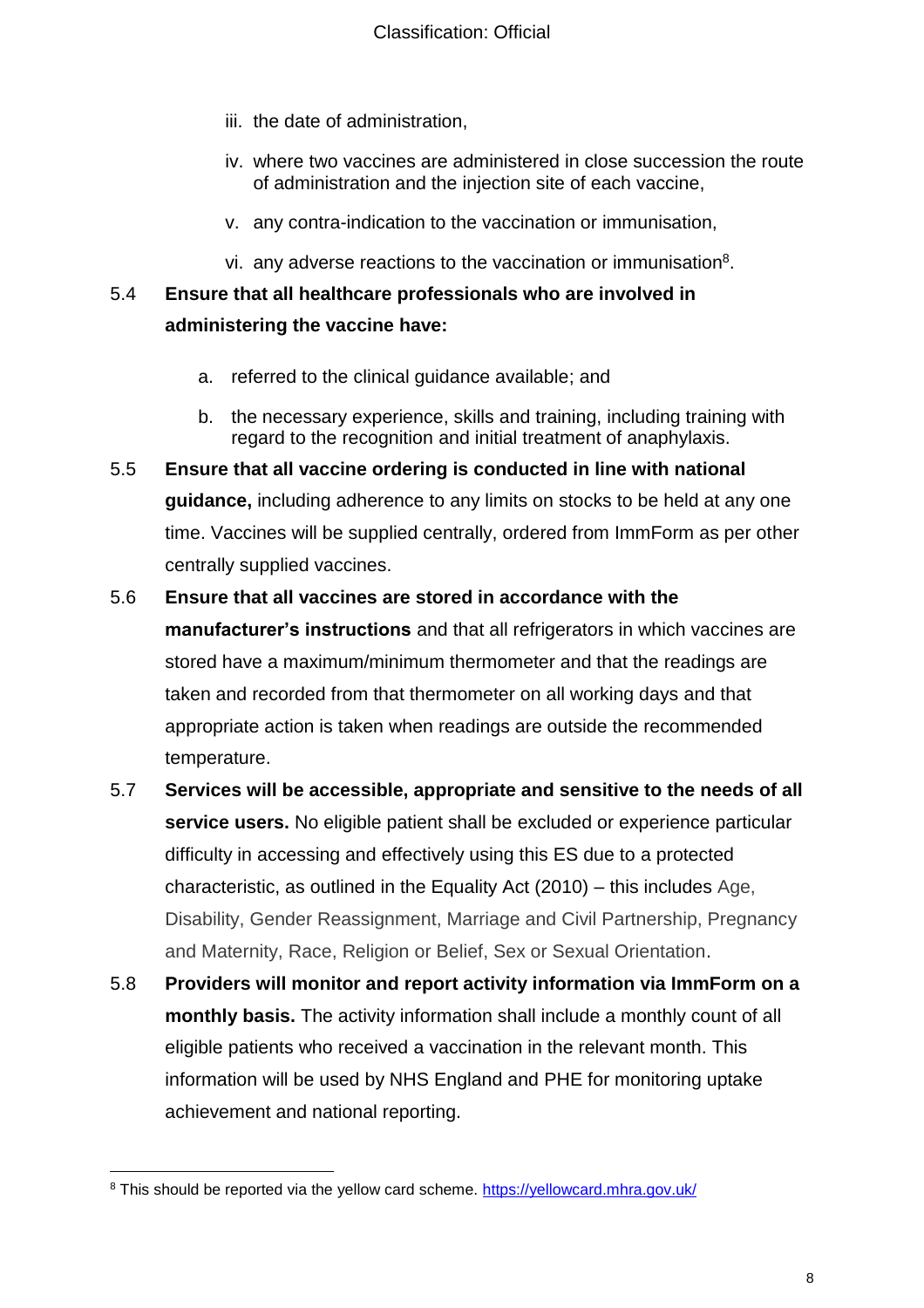- 5.9 **Practices who agree to participate in this ES must indicate acceptance on CQRS** to enable CQRS to calculate the monthly payment achievement.
- 5.10 **Practices must input data manually into CQRS** until GPES is available. The clinical codes which must be used to record activity are available in the document "Technical requirements for 2019/20 GMS contract changes"<sup>9</sup> .
- 5.11 **Where the patient has indicated they wish to receive the vaccination but is physically unable to attend the practice** (for example is housebound) the practice must make all reasonable effort to ensure the patient is vaccinated.

### <span id="page-8-0"></span>**6 Monitoring**

 $\overline{a}$ 

- 6.1 Commissioners will monitor services and calculate payments under this ES using CQRS, wherever possible. GPES will provide information, using the defined clinical codes, on the number of patients on the practices registered list, who are attending university/further education for the first time, are aged from 19 to 24 (who have not attained the age of 25 at the time of vaccination) who are recorded as being vaccinated during the period 1 April 2019 to 31 March 2020.
- 6.2 If the automated collection via GPES is not available for any reason, Practices must manually input data into CQRS, until such time as GPES available again<sup>10</sup> For information on how to manually enter data into CQRS, see the NHS Digital website<sup>11</sup>. Alternatively, Practices may choose to wait until the automated collection is available again and claim payment later.
- 6.3 When GPES is available, each GPES data collection will capture data for all payment and management information counts and report on activities from the start of the reporting period e.g. 1 April to the end of the relevant reporting month. The reporting month will be the month prior to the month in which the collection is run e.g. if the collection month is May, the reporting month will be April.
- 6.4 When collections begin, GPES will provide to CQRS the monthly counts.
- 6.5 The 'Technical Requirements document' contains the payment, management

<sup>9</sup> NHS England. Technical requirements for 2019/20 GMS contract changes. <https://www.england.nhs.uk/gp/gpfv/investment/gp-contract/>

<sup>&</sup>lt;sup>10</sup> When GPES becomes available it will be communicated via the NHS Digital.

<sup>11</sup> NHS Digital.<https://digital.nhs.uk/article/279/General-Practice-GP-collections>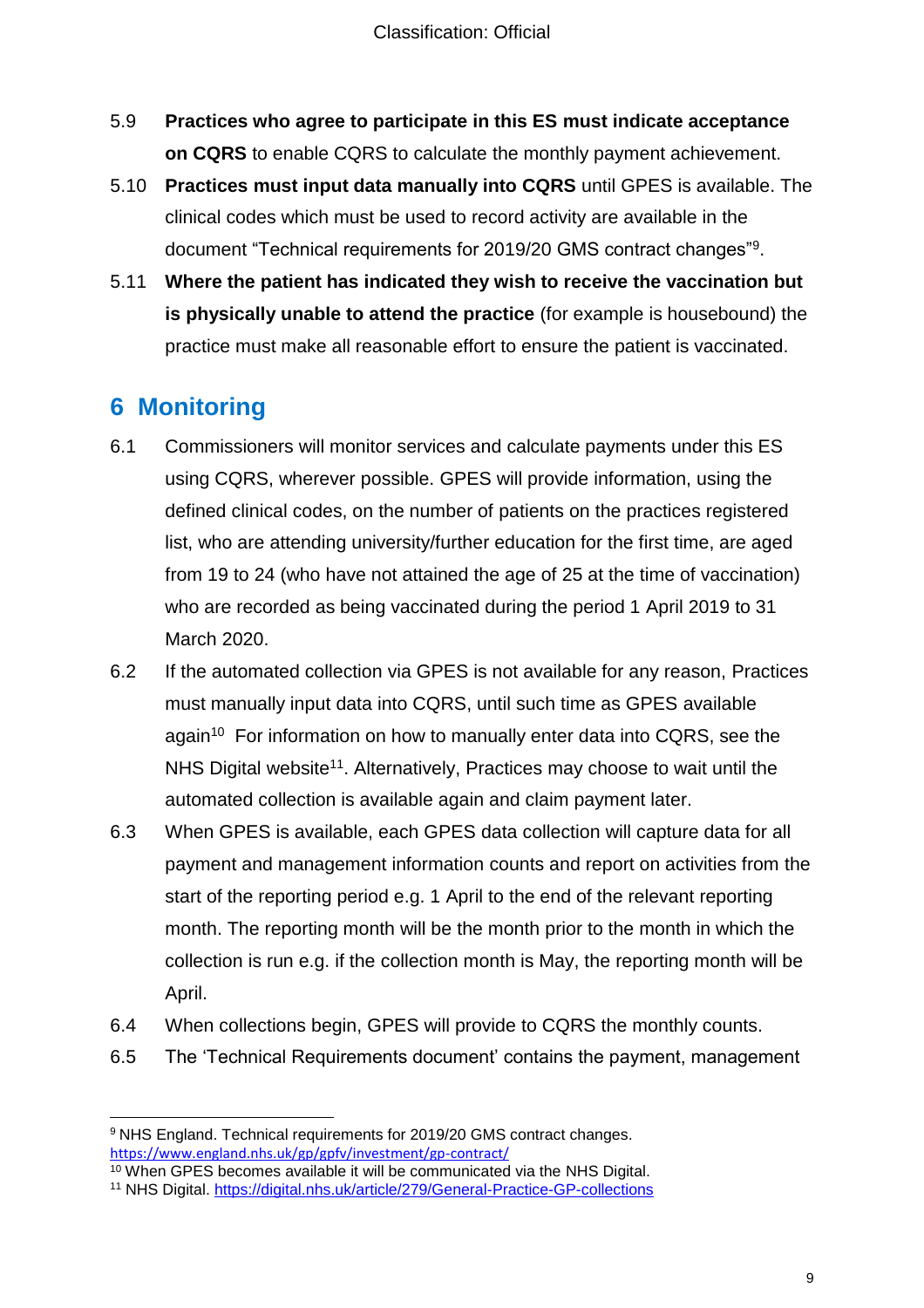information and cohort counts and the clinical codes which are required for this service. The clinical codes will be used as the basis for the GPES data collection, which will allow CQRS to calculate payment and support the management information collections, when available. Practices should use the relevant clinical codes or re-code if necessary, only those included in this document and the supporting Business Rules

[\(http://content.digital.nhs.uk/qofesextractspecs\)](http://content.digital.nhs.uk/qofesextractspecs) will be acceptable to allow CQRS to calculate achievement and payment and for commissioners to audit payment and service delivery. Practices will therefore need to ensure that they use the relevant codes from the beginning of this service and re-code patients where necessary.

6.6 Supporting Business Rules will be published on the NHS Digital website<sup>12</sup>. Commissioners and practices should refer to these for the most up-to-date information on management information counts, clinical codes.

## <span id="page-9-0"></span>**7 Payment and validation**

- 7.1 Claims for payments for this programme should be made monthly, after the dose has been administered. Where claims are entered manually, this should be within 12 days of the end of the month when the completing dose was administered. Where there is an automated data collection, there is a five working day period following the month end to allow practices to record the previous month's activity before the collection occurs. Activity recorded after the collection period is closed (five days), will not be collected and recorded on CQRS. Practices must ensure all activity is recorded by the cut-off date to ensure payment.
- 7.2 Payment will be made by the last day of the month following the month in which the practice validates and commissioners approve the payment.
- 7.3 Payments will begin, provided that the GP practice has manually entered and declared achievement or GPES<sup>13</sup> has collected the data and the practice has declared such data<sup>14</sup>. The first payment processed will include payment for the

 $\overline{a}$ <sup>12</sup> NHS Digital.<http://content.digital.nhs.uk/qofesextractspecs>

<sup>&</sup>lt;sup>13</sup> See 'Process' section for information relating to sign-up and automated collection.

<sup>14</sup> Practices are reminded that they are responsible for checking their 'achievement' is accurate before they 'declare' it on CQRS.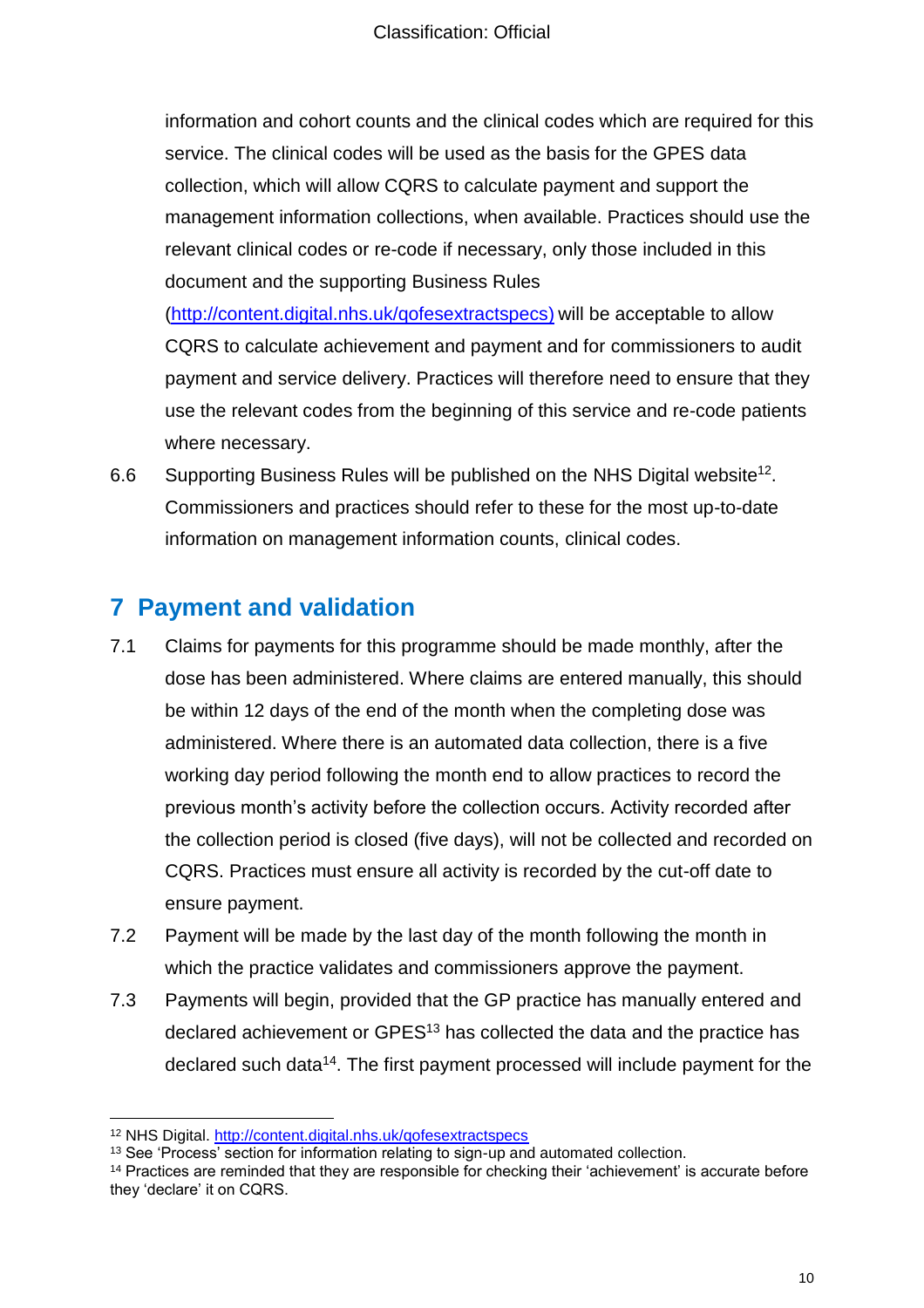same period.

l

- 7.4 Practices who wish to participate in this ES must sign up to CQRS no later than 30 June 2019.
- 7.5 Payment is available to participating GP practices under this ES as an item of service payment of £10.06 per dose to eligible patients in accordance with the 'Service specification section' and provisions within this ES specification.
- 7.6 GP practices will only be eligible for payment for this ES in circumstances where all of the following requirements have been met:
	- a. The GP practice is contracted to provide vaccine and immunisations as part of additional services.
	- b. All patients in respect of whom payments are being claimed were on the GP practice's registered list at the time the vaccine was administered and all of the following apply:
		- i. The GP practice administered the vaccine to all patients in respect of whom the payment is being claimed.
		- ii. All patients in respect of whom payment is being claimed were within the cohort (as per the service specification section) at the time the vaccine was administered.
		- iii. The GP practice did not receive any payment from any other source or under any other programme in respect of the vaccine (should this be the case, then the commissioner may reclaim any payments as set out in the annex).
		- iv. The GP practice submits the claim within six months<sup>15</sup> of administering the vaccine (commissioners may set aside this requirement if it considers it reasonable to do so<sup>16</sup>).
- 7.7 As the vaccine is centrally supplied, no claim for reimbursement of vaccine costs or personal administration fee apply.
- 7.8 Commissioners are responsible for post payment verification. This may include auditing claims of practices to ensure that they meet the requirements of this ES.
- 7.9 Administrative provisions relating to payments under this ES are set out in the Annex.

<sup>&</sup>lt;sup>15</sup> Consistent with payment claims for other vaccination programmes which are covered by the SFE.  $16$  By exception only, for example where payment processes are made manually without CQRS and take longer to complete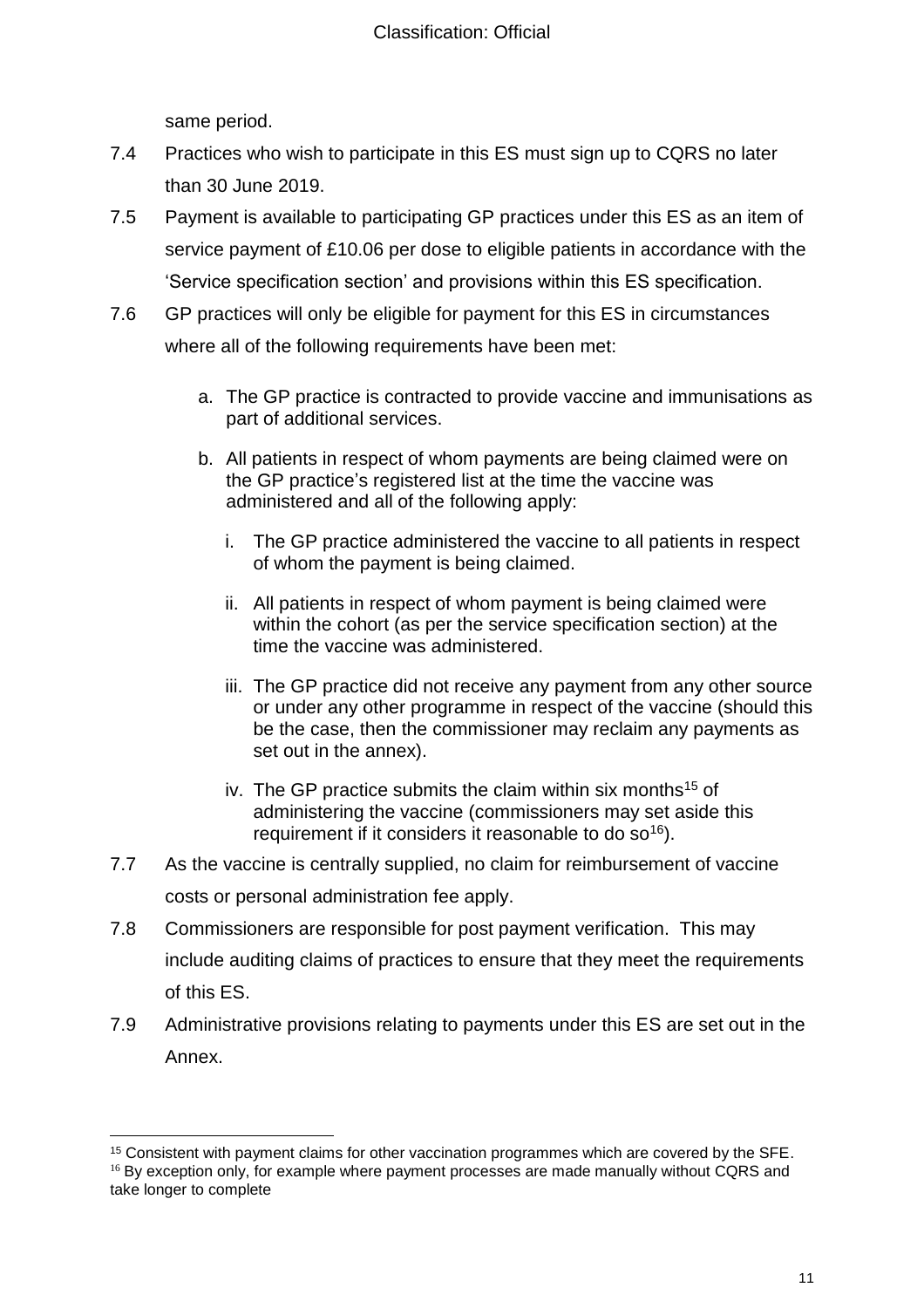## <span id="page-11-0"></span>**Annex. Administrative provisions relating to payments under the ES for meningococcal freshers vaccination programme**

- 1. Payments under this ES are to be treated for accounting and superannuation purposes as gross income of the GP practice in the financial year.
- 2. Claims for payments for this programme should be made monthly, after the final completing dose has been administered. Where claims are entered manually, this should be within 12 days of the end of the month when the completing dose was administered. Where there is an automated data collection, there is a five day period following the month end to allow practices to record the previous month's activity before the collection occurs. Activity recorded after the collection period is closed (five days), will not be collected and recorded on CQRS. Practices must ensure all activity is recorded by the cut-off date to ensure payment.
- 3. Payment will be made by the last day of the month following the month in which the practice validates and commissioners approve the payment.
- 4. Payment under this ES, or any part thereof, will be made only if the GP practice satisfies the following conditions:
	- a. the GP practice must make available to commissioner's information under this ES, which the commissioner reasonably requires and the GP practice either has or could be reasonably expected to obtain,
	- b. the GP practice must make any returns reasonably required of it (whether computerised or otherwise) to the payment system or CQRS and do so promptly and fully; and,
	- c. all information supplied pursuant to or in accordance with this paragraph must be accurate and up-to-date.
- 5. If the GP practice does not satisfy any of the above conditions, commissioners may, in appropriate circumstances, withhold payment of any, or any part of, an amount due under this ES that is otherwise payable.
- 6. If a commissioner makes a payment to a GP practice under this ES and:
	- a. the contractor was not entitled to receive all or part thereof, whether because it did not meet the entitlement conditions for the payment or because the payment was calculated incorrectly (including where a payment on account overestimates the amount that is to fall due);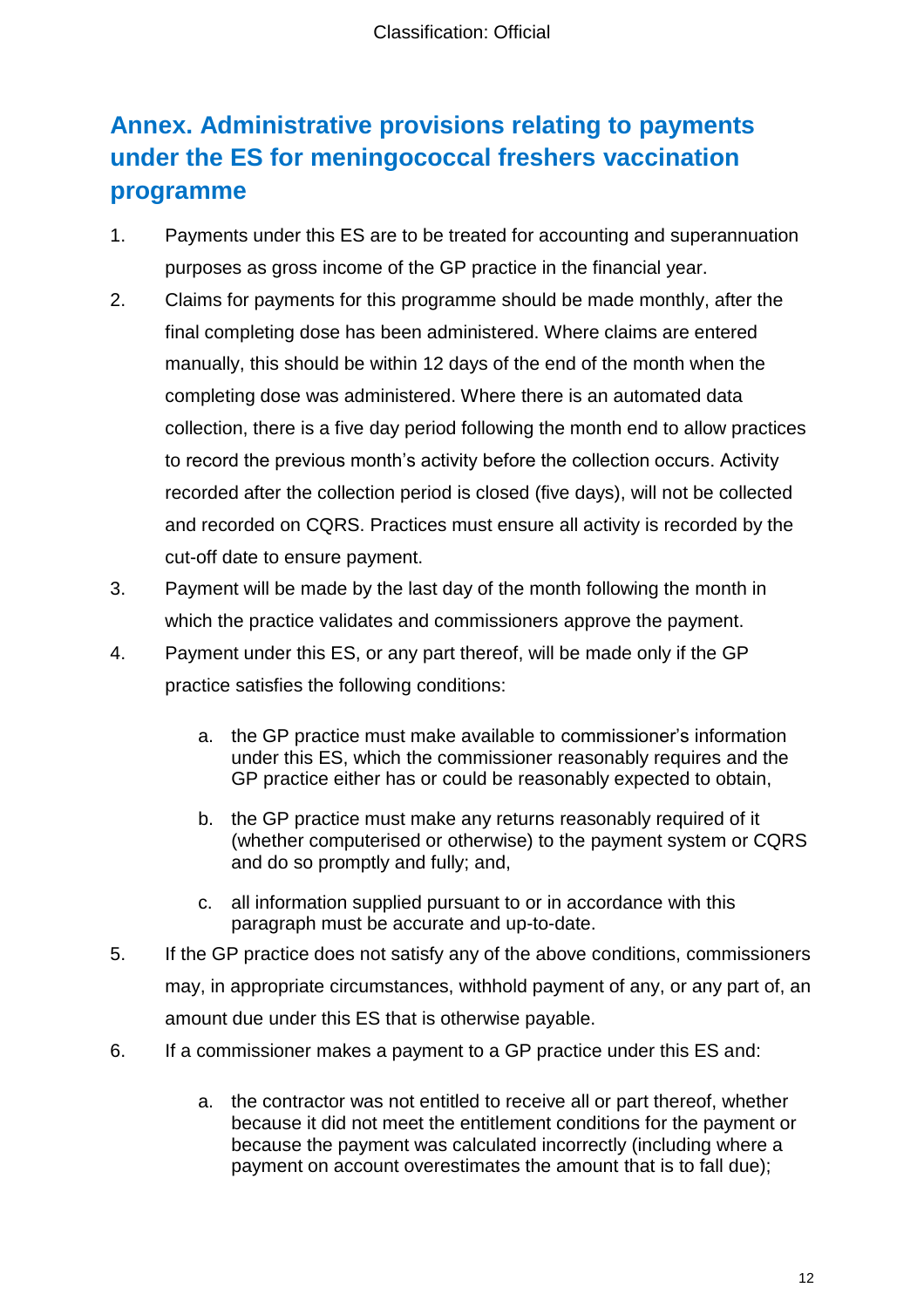- b. the commissioner was entitled to withhold all or part of the payment because of a breach of a condition attached to the payment, but is unable to do so because the money has already been paid; or
- a. the commissioner is entitled to repayment of all or part of the money paid,

Commissioners may recover the money paid by deducting an equivalent amount from any payment payable to the GP practice and where no such deduction can be made, it is a condition of the payments made under this ES that the contractor must pay to the commissioner that equivalent amount.

7. Where the commissioner is entitled under this ES to withhold all or part of a payment because of a breach of a payment condition, and the commissioner does so or recovers the money by deducting an equivalent amount from another payment in accordance with paragraphs 5 and 6 of this annex, it may, where it sees fit to do so, reimburse the contractor the amount withheld or recovered, if the breach is cured.

## **Provisions relating to GP practices that terminate or withdraw from this ES prior to 31 March 2020 (subject to the provisions below for termination attributable to a GP practice split or merger)**

- 8. Where a GP practice has entered into this ES but its primary medical care contract subsequently terminates or the GP practice withdraws from the ES prior to 31 March 2020, the GP practice is entitled to a payment in respect of its participation if such a payment has not already been made, calculated in accordance with the provisions set out below. Any payment calculated will fall due on the last day of the month following the month during which the GP practice provides the information required.
- 9. In order to qualify for payment in respect of participation under this ES, the GP practice must provide the commissioner with the information in this ES specification or as agreed with commissioners before payment will be made. This information should be provided in writing, within 28 days following the termination of the contract or the withdrawal from the ES agreement.
- 10. The payment due to GP practices that terminate or withdraw from the ES